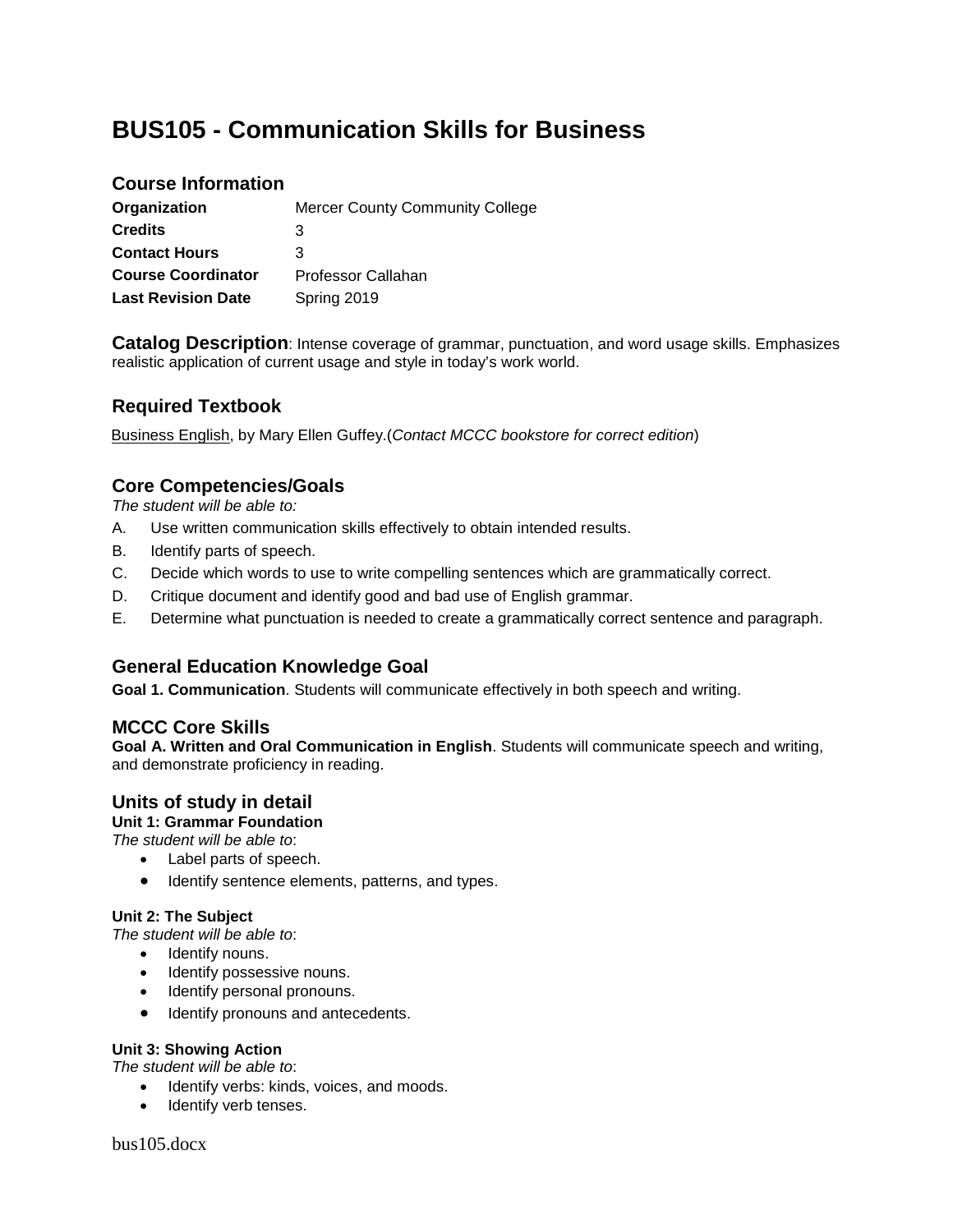• Ensure verbs and subjects agreement.

#### **Unit 4: Modify and Connect Words**

*The student will be able to*:

- Identify modifiers: adjectives and adverbs.
- Label prepositions.
- Identify conjunctions.
- Write sentences that use modifiers, prepositions, and conjunctions appropriately.

#### **Unit 5: Punctuation**

*The student will be able to*:

- Use commas appropriately.
- Use semicolons and colons appropriately.
- Utilize other punctuation to communicate effectively.

### **Unit 6: Writing with Style**

*The student will be able to*:

- Use capitalization effectively.
- List items with numbers.

## **Evaluation of Student Learning**

There will be a test after every chapter. The final exam is comprehensive.

| <b>Activity</b>                                      | % of Semester<br>Grade |
|------------------------------------------------------|------------------------|
| <b>Tests</b>                                         | 65                     |
| <b>Attendance &amp; Homework</b><br><b>Readiness</b> | 10                     |
| <b>Final Exam</b>                                    | 25                     |

## **Guidelines for Success**

#### **Things to know and remember**

ATTENDANCE: Students are expected to attend all class meetings. However, it is recognized that occasionally an absence will be necessary. Any student exceeding six (6) hours (not meetings) of absences will automatically be downgraded one grade level.

Three (3) consecutive absences from class without contacting the instructor may be considered cause for an automatic withdrawal from the course by the instructor. If the reason is a medical excuse, the student is required to bring official medical documentation.

If a student decides to discontinue attending the course, it is the student's responsibility to follow through and officially withdraw from the course before the withdrawal deadline date. Failure to do so may result in the student receiving an "F" for the course.

ASSIGNMENTS: All assignment are to be turned in on or before the date specified. Late assignments will be downgraded unless reason for lateness is fully justified.

When absence from class is necessary, you are still responsible for making up all delinquent assignments. These assignments must be submitted within one week of your return. No assignments will be accepted after that time.

TESTS: Students are expected to take all tests at the time the tests are scheduled. Unless there are